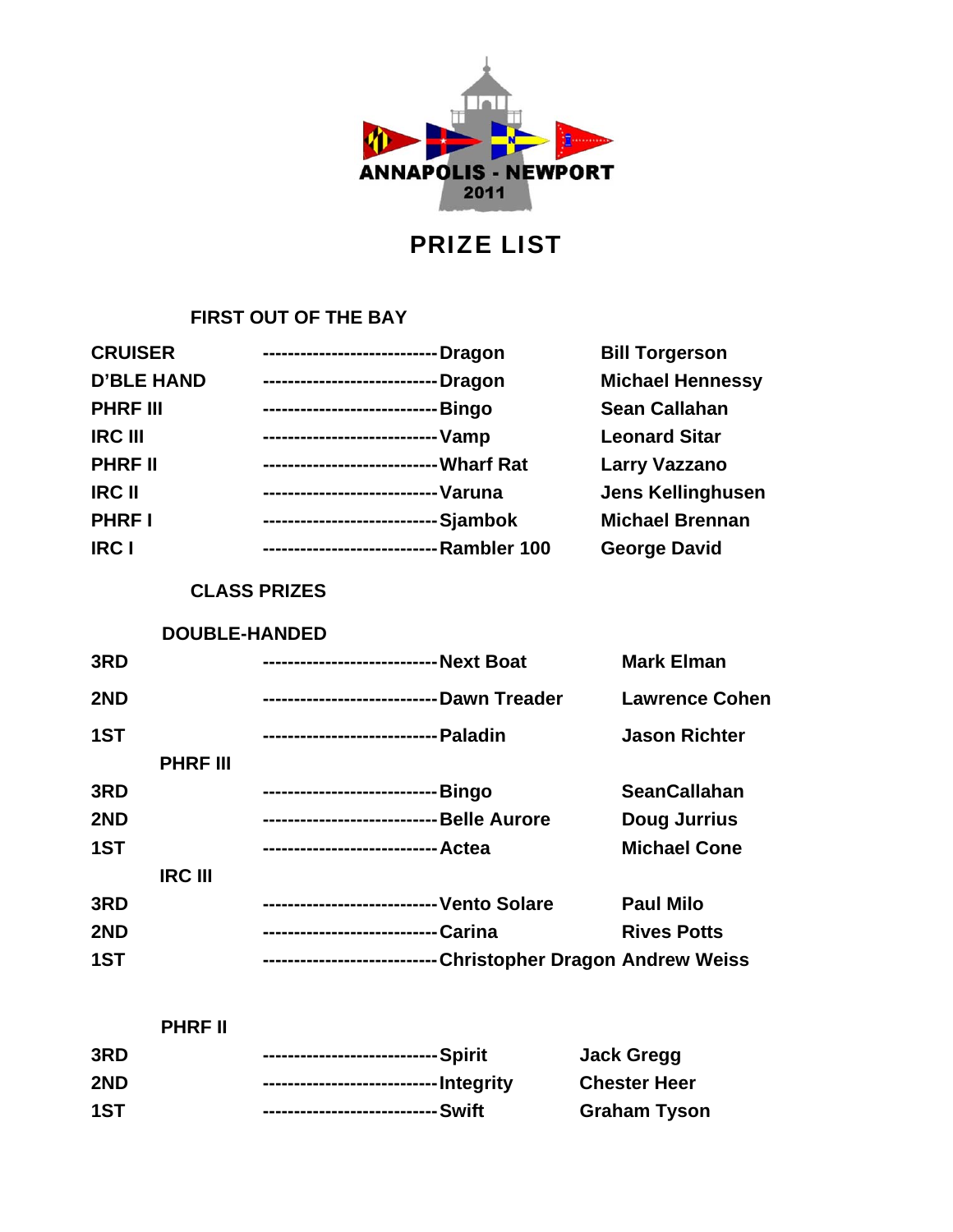|                                                                        | <b>IRC II</b> |                                                                             |  |                                                                                                                                  |  |
|------------------------------------------------------------------------|---------------|-----------------------------------------------------------------------------|--|----------------------------------------------------------------------------------------------------------------------------------|--|
| 3RD                                                                    |               |                                                                             |  | <b>Shaun Ensor</b>                                                                                                               |  |
| 2ND                                                                    |               | ---------------------------- Shakti                                         |  | <b>Christoph Avenarius</b>                                                                                                       |  |
| 1ST                                                                    |               | --------------------------- Varuna                                          |  | <b>Jens Kellinghusen</b>                                                                                                         |  |
|                                                                        | <b>PHRFI</b>  |                                                                             |  |                                                                                                                                  |  |
| 3RD                                                                    |               |                                                                             |  | <b>Rick Born</b>                                                                                                                 |  |
| 2ND                                                                    |               |                                                                             |  | <b>Greg Alden</b>                                                                                                                |  |
| 1ST                                                                    |               |                                                                             |  | <b>Michael Brennan</b>                                                                                                           |  |
|                                                                        | <b>IRC I</b>  |                                                                             |  |                                                                                                                                  |  |
| 3RD                                                                    |               | ---------------------------- ICAP Leopard                                   |  | <b>Clarke Murphy</b>                                                                                                             |  |
| 2ND                                                                    |               | ---------------------------- Rambler 100                                    |  | <b>George David</b>                                                                                                              |  |
| 1ST                                                                    |               | ----------------------------- Beau Geste                                    |  | <b>Karl Kwok</b>                                                                                                                 |  |
|                                                                        |               | FOR THE SERVICE ACADEMY YACHTS                                              |  |                                                                                                                                  |  |
|                                                                        |               |                                                                             |  | The SURFLANT PRIZE - Awarded by Commander Surface Forces Atlantic for the<br>Service Academy yacht with the best corrected time. |  |
|                                                                        |               | <b>Invictus ------------------------Louis Henry</b>                         |  |                                                                                                                                  |  |
|                                                                        |               | The GERBER CUP - For the Naval Academy yacht with the best corrected time.  |  |                                                                                                                                  |  |
|                                                                        |               | <b>Invictus ------------------------Louis Henry</b>                         |  |                                                                                                                                  |  |
|                                                                        |               | Naval Academy yacht with the best corrected time.                           |  | The CARY ARTHUR MEMORIAL TROPHY - For the Midshipman Navigator of the                                                            |  |
|                                                                        |               | <b>Invictus ------------------------Sam Ross</b>                            |  |                                                                                                                                  |  |
|                                                                        |               | THE IDA LEWIS YACHT CLUB TROPHIES                                           |  |                                                                                                                                  |  |
|                                                                        |               | PHRF FLEET THIRD - For the $3RD$ place yacht on corrected time in fleet     |  |                                                                                                                                  |  |
|                                                                        |               | <b>Windborn -----------------------Rick Born</b>                            |  |                                                                                                                                  |  |
|                                                                        |               | IRC FLEET THIRD - For the 3RD place yacht on corrected time in fleet        |  |                                                                                                                                  |  |
|                                                                        |               | ICAP Leopard---------------Clarke Murphy                                    |  |                                                                                                                                  |  |
|                                                                        |               | THE DONALD TRUMPY MEMORIAL TROPHIES                                         |  |                                                                                                                                  |  |
|                                                                        |               | PHRF FLEET SECOND - For the $2^{ND}$ place yacht on corrected time in fleet |  |                                                                                                                                  |  |
|                                                                        |               | Irie------------------------------Greg Alden                                |  |                                                                                                                                  |  |
|                                                                        |               | IRC FLEET SECOND - For the $2^{ND}$ place yacht on corrected time in fleet  |  |                                                                                                                                  |  |
|                                                                        |               | Rambler 100------------------George David                                   |  |                                                                                                                                  |  |
|                                                                        |               |                                                                             |  |                                                                                                                                  |  |
|                                                                        |               |                                                                             |  | THE BLUE WATER BOWL Presented by The NAVAL ACADEMY SAILING SQUADRON                                                              |  |
| PHRF FLEET FIRST - For the yacht with the best corrected time in fleet |               |                                                                             |  |                                                                                                                                  |  |

 **Sjambok** ---------------------- **Michael Brennan**